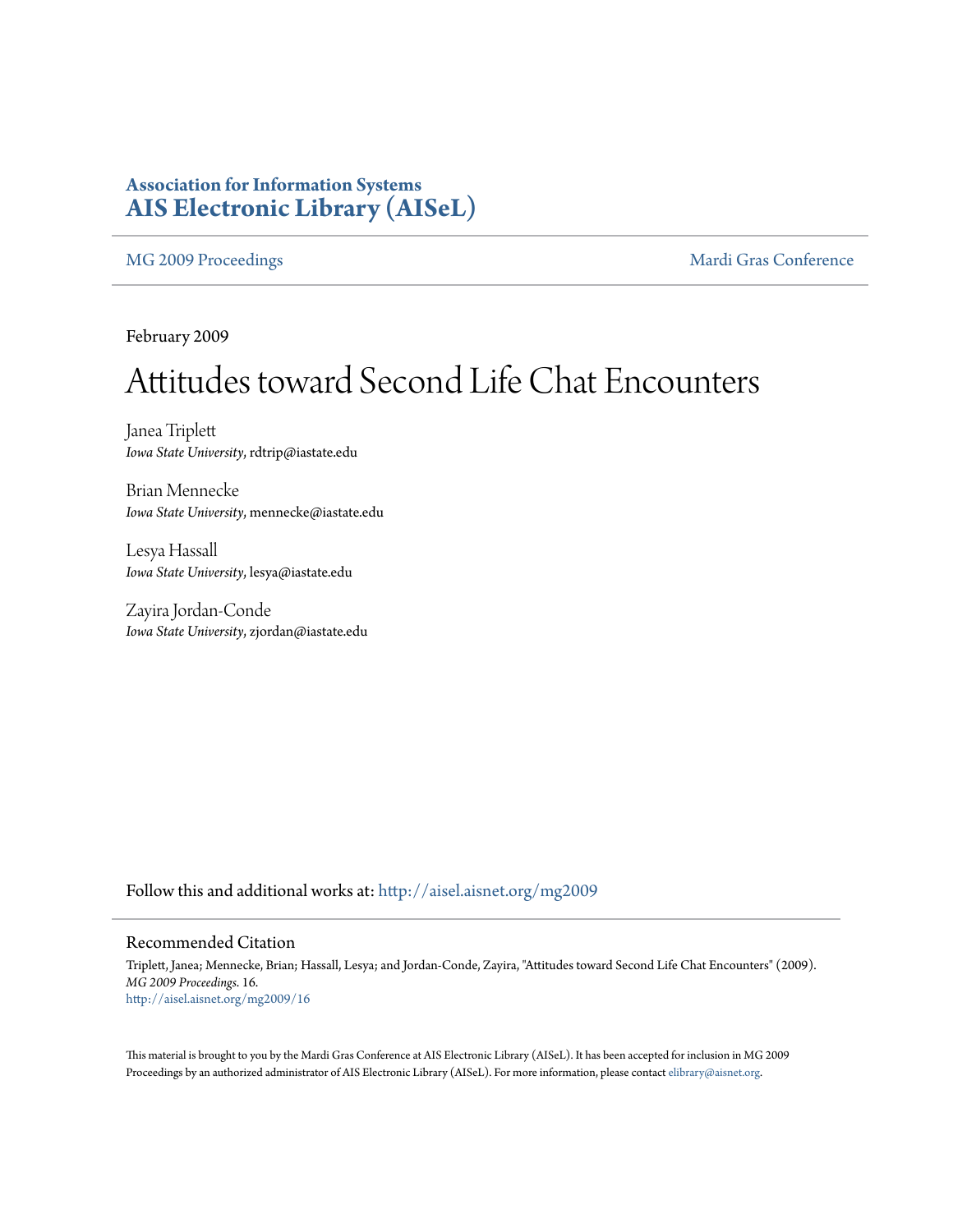# **Attitudes toward Second Life Chat Encounters**

### **Janea L. Triplett**

HCI Program Iowa State University Gerdin Business Building Ames, Iowa 50011 USA 001-515-294-8100 rdtrip@iastate.edu

#### **Lesya M. Hassall**

Center for Excellence in Learning and Teaching Iowa State University Ames, Iowa 50011 USA 001-515-294-9767 lesya@iastate.edu

#### **Brian E. Mennecke**

Logistics, Operations, MIS Iowa State University Gerdin Business Building Ames, Iowa 50011 USA 001-515-294-8100 mennecke@iastate.edu

#### **Zayira Jordan-Conde**

HCI Program Iowa State University Gerdin Business Building Ames, Iowa 50011 USA 001-515-294-8100 zjordan@iastate.edu

#### **ABSTRACT**

This paper analyzes student attitudes toward chat encounters in Second Life (SL), a three-dimensional multi-user virtual environment. Reflection data were collected from 57 new users, who were enrolled in two electronic commerce graduate courses in which Second Life was utilized. Contextual analysis performed on the data exposed a relationship between subject perceptions of embodiment and their experiences in Second Life. Those who had a higher level of embodiment exhibited a more positive attitude towards their Second Life experience. This finding suggests several venues for future research examining user attitudes in relation to virtual environments.

#### **Keywords**

Virtual worlds, avatars, team collaboration, embodiment

#### **INTRODUCTION**

The term "attitude" refers to an internal state (Gagne & Briggs, 1974; Eagly & Chaiken, 1993) of an individual to act in accordance with his/her judgment (Cacioppo, et al., 1993). Although attitudes do not always determine behavior (LaPiere, 1924; Wicker, 1969), they derive from an individual's previous experience and observations and may provide insight into his/her possible actions. As Aiken (2002) points out, "what a person actually does or says in a situation where the object or event is present or occurs may be interpreted as representative of his or her attitude toward it." Thus, user attitudes are important antecedents of behavior and can serve to predict whether and how individuals will respond to innovative technologies.

Second Life is one example of a three-dimensional virtual environment in which users can interact with space, objects and others. By understanding how embodiment is experienced in such environments we can accurately predict whether and how users will react to this technological innovation both when they first encounter it and over time. As antecedents to behavior, attitudes can serve to explain user reactions to virtual environments.

This study analyzes the subtleties of new user attitudes to Second Life as linked to user experiences of embodiment within this environment and the effects embodied perceptions, interactions and behaviors have on attitude formation toward virtuality. An important aspect of our analysis considers the role of the context, shared space, objects and tools that facilitate user interaction within virtual environments.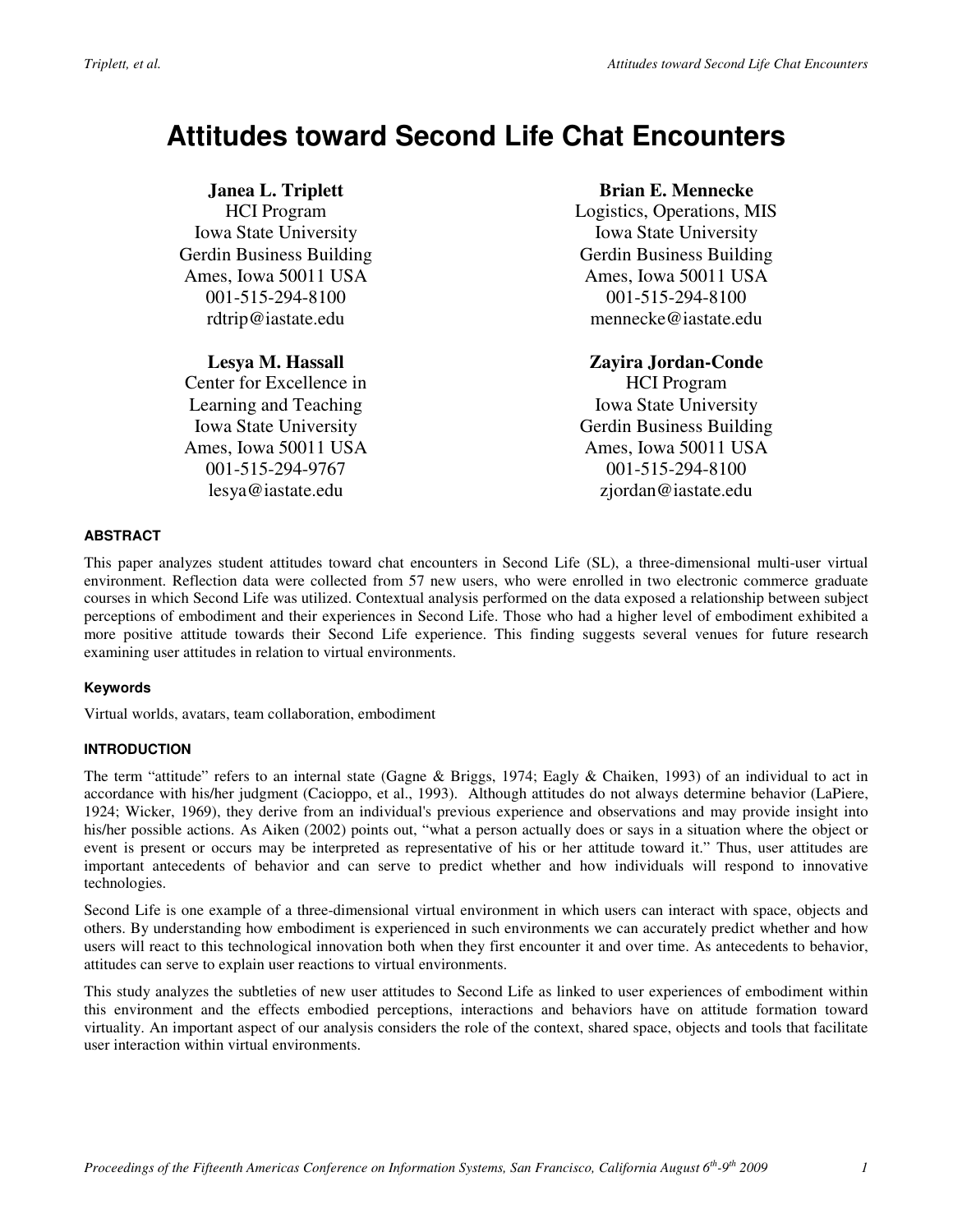#### **THEORETICAL BACKGROUND**

Second Life provided the students enrolled in two different electronic commerce graduate courses with dramatically different experiences that enhanced their learning. While there were challenges, such as a steep learning curve for the user interface and a complex virtual world culture (Mennecke, et al., 2008), these students indicated that they saw a rich potential in this environment. For example, one student noted that, "I learned much more from building and exploring than I would have learned from a standard lecture format." This statement suggests that this student felt greater engagement with the activitybased interactions that Second Life engenders compared to a traditional university classroom setting. This engagement was important and had a positive influence on student learning. Students who engaged in shared virtual world exercises were more excited about the learning process and reported that they felt as though they learned a great deal about the topics being discussed in the course.

These observations are important when considering the literature on student attitudes and class performance. For example, education scholars have linked positive attitudes to improved classroom performance (Germann, 1994). Students with positive attitudes about the subject material tend to receive higher grades (Gupta, et al, 2006) and report increased levels of motivation, commitment, and accountability (Wiggins & Damore, 2006) to team projects. Students with positive attitudes about their groups also felt that they produced better collaborative projects (Prater & MacNeil, 2002). Additionally, students enrolled in online education courses have experienced positive attitudes and increased performance when the course promoted high levels of interaction (McCroskey & Anderson, 1976; Ritchie & Newby, 1989). Thus, attitudes are not only influenced by the nature of student interactions, but also have a powerful impact on student performance.

A recently proposed theoretical perspective examining the relationship between interactions, shared space, and embodiment offers a framework in which to examine embodied interactions. Embodied Social Presence (ESP) Theory (Mennecke, et al., 2008) defines how embodiment, shared activity, and a shared working space influences perceptions of presence in virtual environments. ESP draws upon Activity Theory which explains how people code and decode other social actors within a given context and through the mediation of culture, tools and symbols (Vygotsky, 1935/1978; Engeström, 1987).

Activity Theory suggests that social actors develop an understanding of other actors through a subjective lens that is framed both by objective and interpretive influences. When engaging in communication activities, actors make use of a variety of tools and symbols embedded in a given context. An important premise of ESP is that all of these communicative actions are initiated by the mind of the actor through the actor's body and thus the body is another tool that can be used for impression management, communication, and symbolic interactions.

The individual's body (or, in the case of a virtual environment, the individual's avatar) is the nexus of communication and that communication cues are, in one way or another, always filtered through the body. As a result, social actors interpret communication within this body-centered framework where interaction occurs within a given context, involving symbols and using tools. This framework informs our analysis and defines the relationship between the context, shared spaces, shared objects, and the tools for interaction that exist within virtual environments.

#### **CONTENT ANALYSIS**

The virtual economy of Second Life served as a platform for two electronic commerce graduate courses taught in the summer of 2007 (15 male, 14 female) and spring of 2008 (14 male, 14 female). A class exercise asked student teams to use 3D and 2D synchronous chat to discuss, plan, and make decisions about their final group project. Students used Second Life for 3D chat and a traditional instant message application (e.g. MSN, Yahoo! Messenger, or Google Talk) for 2D chat.<sup>1</sup> The students were then asked to individually reflect on the experience and compare and contrast the two media. What follows is a description of specific attitudes toward the Second Life chat encounters that stood out prominently in student reflective pieces.<sup>2</sup>

#### **Data Analysis**

 $\overline{a}$ 

The contextual analysis evaluated the reflection data collected from 57 students (29 male, and 28 female). The raw data consisted of first-person, guided narratives. Each student was asked to list, explain and compare the positive and negative aspects of 3D (Second Life) and 2D (traditional) chat encounters. A constant comparative method (Ragin, 1987) was used to

<sup>&</sup>lt;sup>1</sup> Students were also engaged in a number of other Second Life activities such as building and classroom lectures.

 $2$  An additional paper is in progress which looks into the question of task-technology fit between 3D and 2D chat.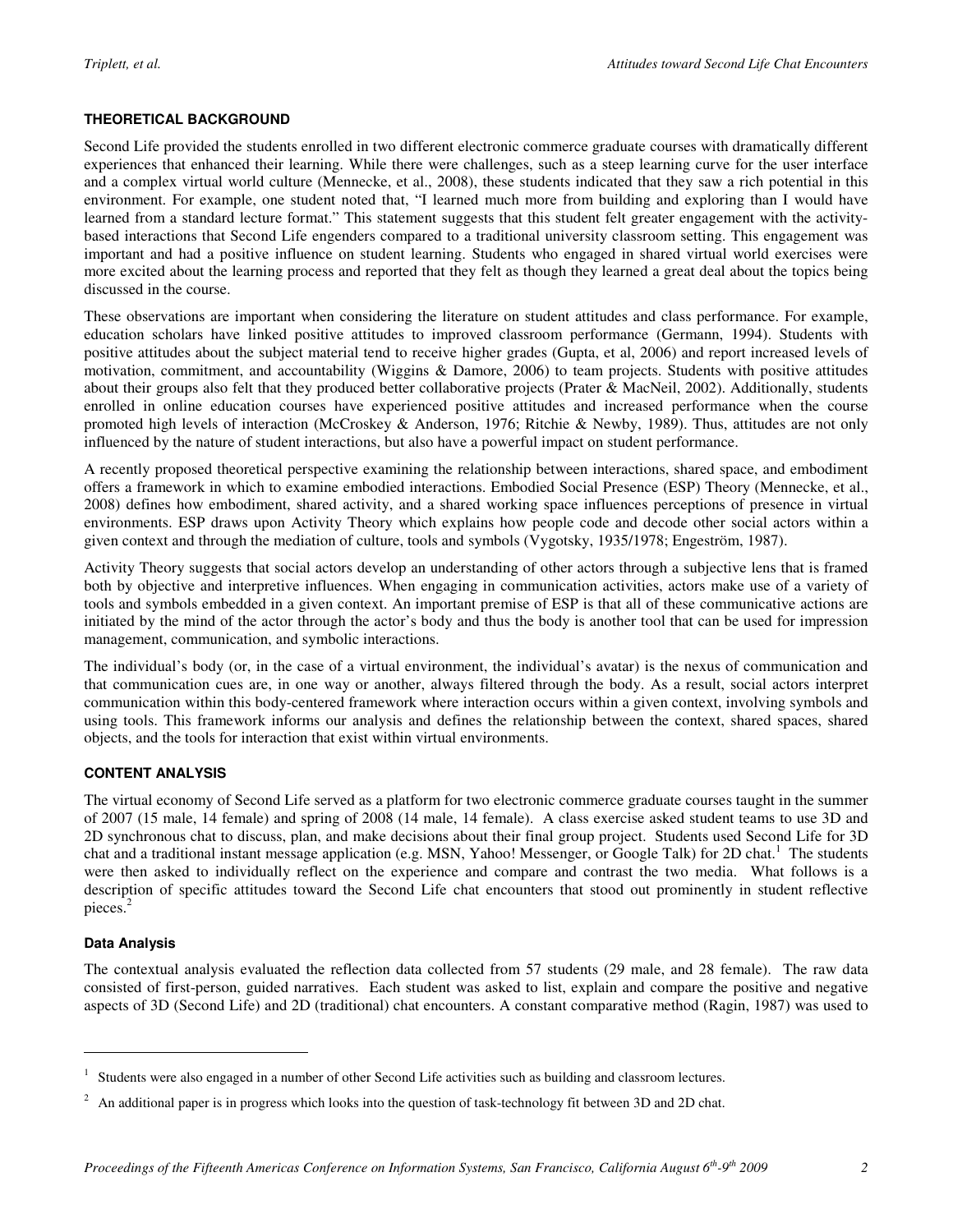code the data into themes. Coding was first examined within each individual student reflection piece and then across the entire reflection data in its entirety.

Coding rules were operationalized as suggested by Holsti (1969). First, we examined whether students achieved perceptions related to ESP (embodied social presence). Then we examined the quality of student statements to determine the positive and negative attitudes related to their 3D chat experience.

#### **Measures**

Language has been well linked to influencing thought and behavior (Sapir, 1949; Whorf, 1959; Volosinov, 1973) as well as to revealing values and attitudes (Lakoff & Johnson, 1980; Bonvillain, 2003). To measure user attitudes toward their experiences and perceptions of ESP, we evaluated the linguistic choice of the student authors. We classified the student narratives into three categories: 1) high perceptions of embodiment, 2) neutral perceptions, and 3) no perceptions.

If the author wrote of the avatar in the first person or used possessive forms to refer to their digital self and digital others, then the statement was coded as high or "ESP Achieved." If the author switched between using first person and possessive forms to using impersonal articles and adjectives to refer to the digital self and digital others, then the statement was coded as neutral or "ESP Neutral." If the author used an article or an adjective to refer to the Second Life experience and the author described psychological and/or technological barriers, then the statement was coded as "ESP Not Achieved."

Next, we measured the attitudes related to the 3D chat experience. A total of 188 statements were divided into positive and negative attitudes about avatar-supported chat and were sub-divided into six themes. Students wrote about visual and nonverbal stimuli within the virtual environment. They also expressed feelings of movement and a sense of place. They wrote of their general attitudes toward the Second Life environment and how communication was affected by the stimuli they experienced.

#### **Results**

The data processing described above yielded three saturated categories that were used to measure the presence of ESP.

- ESP Achieved: Author writes of the avatar in the first person. Author uses possessive form to refer to digital self and digital others (e.g. *my avatar*, *our avatars*, or *her avatar*). The author describes the feeling of using a digital body to interact with digital others (i.e., actions in the context of activity).
- ESP Neutral: Author switches between using first person and possessive forms to using articles and adjectives to refer to digital self, digital others, and avatars.
- ESP Not Achieved: Author uses an article (e.g. *an avatar* or *the avatar*) or an adjective (e.g. *three avatars*) to refer to the Second Life experience. The author also describes psychological and/or technological barriers which prevented them from moving into the next stages of presence, co-presence and then to embodied social presence.

Of the 57 students in our sample, 36 expressed comments suggestive of high levels of ESP, 16 statements indicated neutral levels of ESP, and five did not appear to have any perceptions of ESP (Table 1). There was no significant difference between male and female subjects regardless of whether an individual student achieved ESP or whether he/she was neutral about ESP. The largest difference between the sexes surfaced between those students who did not achieve ESP. More men than women did not achieve ESP. However, since the total number of students who did not achieve ESP was low (nine percent), the difference between the sexes might be interesting, but is most likely insignificant.

|              | ESP<br>Achieved | ESP<br>Neutral | <b>ESP Not</b><br>Achieved | <b>Total</b> |
|--------------|-----------------|----------------|----------------------------|--------------|
| Male         | 10              |                |                            | 29           |
| Female       | 20              |                |                            | 28           |
| <b>Total</b> | 36              | 10             |                            | ◡            |

#### **Table 1. Distribution of Students Experiencing Embodied Social Presence**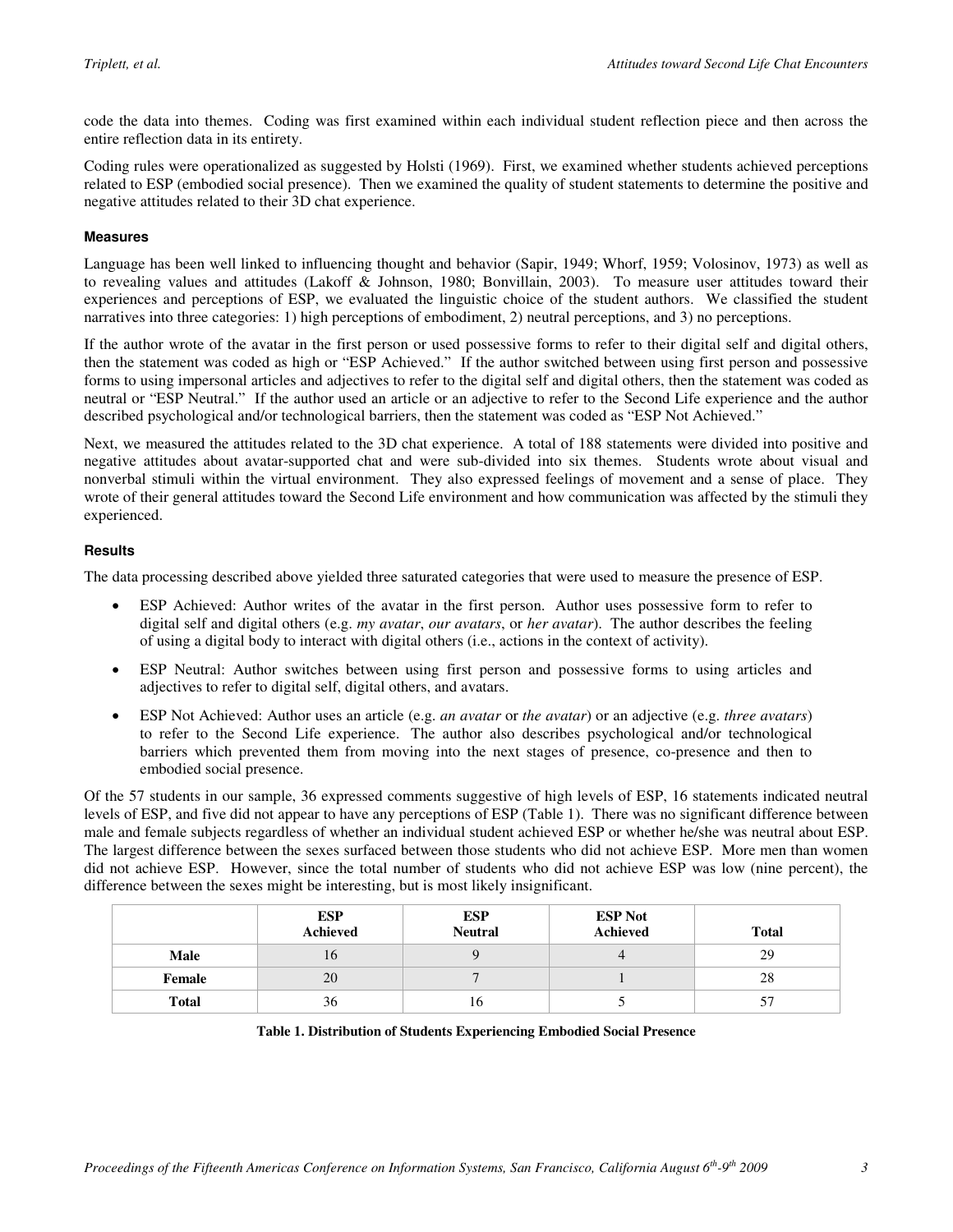$\overline{a}$ 

The students in this study generally displayed positive perceptions of Second Life. Of the 188 statements that described student attitudes toward their Second Life chat encounters, 86 percent of those statements were positive (Table 2). Students found 3D chat to be interesting and realistic.

|                                         | <b>Positive</b>                                                                                                                                                                                                                                                                                                                                                        | <b>Negative</b> | <b>Total</b> |
|-----------------------------------------|------------------------------------------------------------------------------------------------------------------------------------------------------------------------------------------------------------------------------------------------------------------------------------------------------------------------------------------------------------------------|-----------------|--------------|
| Male                                    | 73                                                                                                                                                                                                                                                                                                                                                                     | 8               | 81           |
| Female                                  | 18<br>89                                                                                                                                                                                                                                                                                                                                                               |                 | 107          |
| Total                                   | 162<br>188<br>26                                                                                                                                                                                                                                                                                                                                                       |                 |              |
| <b>Sample</b><br>Narrative <sup>3</sup> | M+ I liked having the added dimension of interest while chatting with my team<br>A fake representation of the person does nothing to enhance the experience<br>M-<br>Once a person gets used to communicating using SL, then the argument<br>$F+$<br>of face-to-face lessens<br>$F-$<br>Second Life has more actions to think about which makes it more complex to use |                 |              |

**Table 2. Overall Summary of Attitudes toward Second Life Chat Encounter** 

The contextual analysis also showed that students achieving high perceptions of ESP expressed more positive attitudes (89 percent) about their team communication experience than did students who were neutral (seven percent) or who failed to achieve ESP (four percent). Table 3 summarized the breakdown of positive and negative attitudes toward the Second Life chat encounter by degree of ESP achieved.

| <b>Attitude</b> | <b>ESP</b><br><b>Achieved</b> | <b>ESP</b><br><b>Neutral</b> | <b>ESP Not</b><br>Achieved | <b>Total</b> |
|-----------------|-------------------------------|------------------------------|----------------------------|--------------|
|                 | $(n=36)$                      | $(n=16)$                     | $(n=5)$                    |              |
| <b>Positive</b> | 144                           | 12                           | $\sigma$                   | 162          |
| <b>Negative</b> |                               |                              | Õ                          | 26           |
| <b>Total</b>    | 153                           | 21                           | 14                         | 188          |

**Table 3. Breakdown of Attitudes toward Second Life Chat Encounter by Degree of ESP Achieved** 

Our analysis not only exposed overall patterns of positive and negative attitudes towards Second Life chat encounters in both courses, but also yielded five themes detailing the sense of embodiment experienced by these students. The five embodiment themes were: 1) Sense of Place, 2) Nonverbal Communication, 3) Visual Stimulation, 4) Verbal Communication, and 5) Bodily Movements. A six theme expressed general attitudes toward Second Life as a communication tool.

The most frequently mentioned theme directly linked to embodiment was the feeling of a sense of place (Table 4). Although the experience was virtual, the students described their team encounters with words like closeness, real, face-to-face and you have to look for people. Students reported feeling that 3D chat was similar to face-to-face team meetings. There were more positive attitudes expressed about a sense of place (90 percent).

|                                   | <b>Positive</b>                                                                                                                                                                                                                                 | <b>Negative</b> | <b>Total</b> |
|-----------------------------------|-------------------------------------------------------------------------------------------------------------------------------------------------------------------------------------------------------------------------------------------------|-----------------|--------------|
| Male                              | 18                                                                                                                                                                                                                                              |                 | 19           |
| Female                            | 26                                                                                                                                                                                                                                              | 4               | 30           |
| <b>Total</b>                      | 49<br>44                                                                                                                                                                                                                                        |                 |              |
| <b>Sample</b><br><b>Narrative</b> | $M+$ I did feel a sense of closeness to the other team members<br>We met in SL just long enough to exchange phone numbers<br>$M-$<br>You feel as if you are in a real face to face meeting<br>$F+$<br>You have to look for people in SL<br>$F-$ |                 |              |

**Table 4. Attitudes about Sense of Place** 

<sup>3</sup> The Narrative is a representative sample of the student reflections statements which typify expressed positive [+] or negative [-] attitudes of male [M] and female [F] respondents.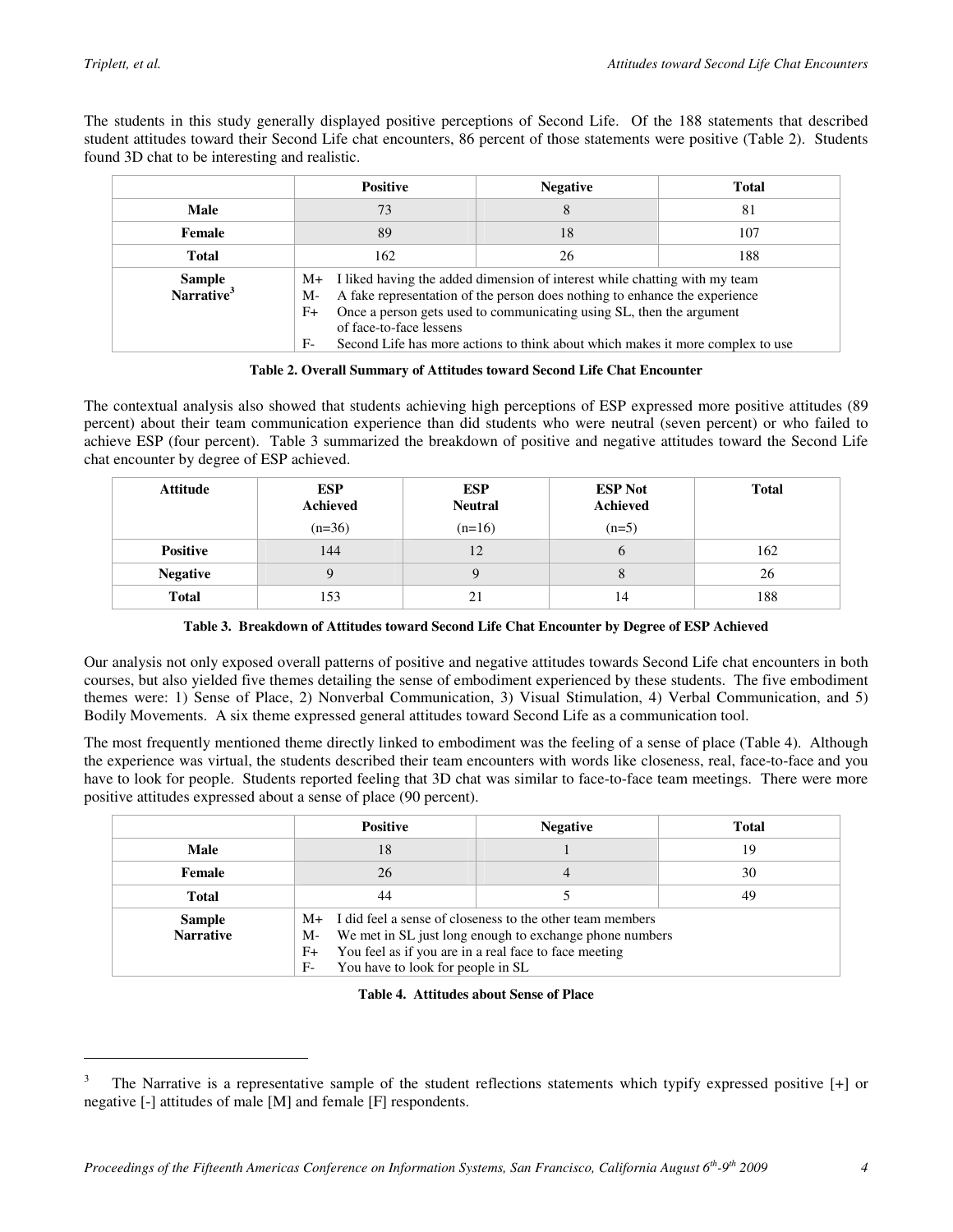The second most frequently expressed theme was the ability (or inability) to communicate in Second Life with nonverbals (Table 5). The body codes of nonverbal communication (Andersen, 1999) include physical appearance (e.g. clothing, sex, race, age, stature), kinesics (e.g. facial expressions, gestures, interactional synchrony), oculesics (e.g. eye contact, pupil dilation, eye movements), proxemics (e.g. territoriality, crowding and density, personal space), and haptics (e.g. types of touch, touch avoidance, touch taboos). Students noted that 3D communication was physical and emotional. Eighty-two percent of the comments were positive when discussing the use nonverbal communication within Second Life.

|                                   | <b>Positive</b>                                                                                                                                                                                                                                                                                 | <b>Negative</b> | <b>Total</b> |
|-----------------------------------|-------------------------------------------------------------------------------------------------------------------------------------------------------------------------------------------------------------------------------------------------------------------------------------------------|-----------------|--------------|
| Male                              | 19                                                                                                                                                                                                                                                                                              |                 | 24           |
| Female                            |                                                                                                                                                                                                                                                                                                 |                 | 20           |
| <b>Total</b>                      | 36                                                                                                                                                                                                                                                                                              |                 | 44           |
| <b>Sample</b><br><b>Narrative</b> | There is a certain amount of physical communication, just as in real life<br>$M_{+}$<br>Perhaps if there were some value in the facial expressions<br>M-<br>In SL you can actually make your avatar show emotion<br>$F+$<br>You may actually feel as though your space is being invaded<br>$F-$ |                 |              |

**Table 5. Attitudes about Nonverbal Communication** 

Student reported enjoying the visuals provided by the Second Life environment (Table 6). When writing about visual stimulation, 89 percent of the comments expressed positive attitudes. Students wrote that the visuals helped them to feel close to their teammates and facilitated group activities.

|                                   | <b>Positive</b>                                                    | <b>Negative</b>                                                                                                                                                                                                                                                                                                            | <b>Total</b> |  |
|-----------------------------------|--------------------------------------------------------------------|----------------------------------------------------------------------------------------------------------------------------------------------------------------------------------------------------------------------------------------------------------------------------------------------------------------------------|--------------|--|
| Male                              | 16                                                                 |                                                                                                                                                                                                                                                                                                                            | 17           |  |
| Female                            | 17                                                                 |                                                                                                                                                                                                                                                                                                                            | 20           |  |
| <b>Total</b>                      | 33                                                                 | 4                                                                                                                                                                                                                                                                                                                          | 37           |  |
| <b>Sample</b><br><b>Narrative</b> | $M_{+}$<br>M-<br>$F+$<br>$F-$<br>so you could be talking to anyone | The visual effect created a feeling that we were more unified<br>It was disconcerting to see how one avatar's arm was rigidly pointing<br>upward through his cowboy hat<br>I liked that I could easily follow them as they showed me things<br>You can see the person in SL, but you don't see what they really look like, |              |  |

#### **Table 6. Attitudes about Visual Stimulation**

The most notable embodiment theme was that of verbal communication (Table 7). All of the comments were positive when referring to the team chat encounters in Second Life. Students reported that their conversations were more engaging, social and relaxing. They also wrote that avatar-based communication helped them to better express themselves whether in agreement or disagreement with their team members.

|                                   | <b>Positive</b>                                                                                                                                                                                                                                                  | <b>Negative</b> | <b>Total</b> |
|-----------------------------------|------------------------------------------------------------------------------------------------------------------------------------------------------------------------------------------------------------------------------------------------------------------|-----------------|--------------|
| Male                              | 13                                                                                                                                                                                                                                                               | $\Omega$        |              |
| Female                            | 13                                                                                                                                                                                                                                                               |                 |              |
| <b>Total</b>                      | 26<br>26                                                                                                                                                                                                                                                         |                 |              |
| <b>Sample</b><br><b>Narrative</b> | M+ For me, it is easier to give praise and easier to disagree in the SL chat room<br>SL helps members express true feelings<br>$M_{+}$<br>The closeness resulted in a more relaxed conversation<br>$F+$<br>Three-dimensional is more social and engaging<br>$F+$ |                 |              |

**Table 7. Attitudes about Verbal Communication**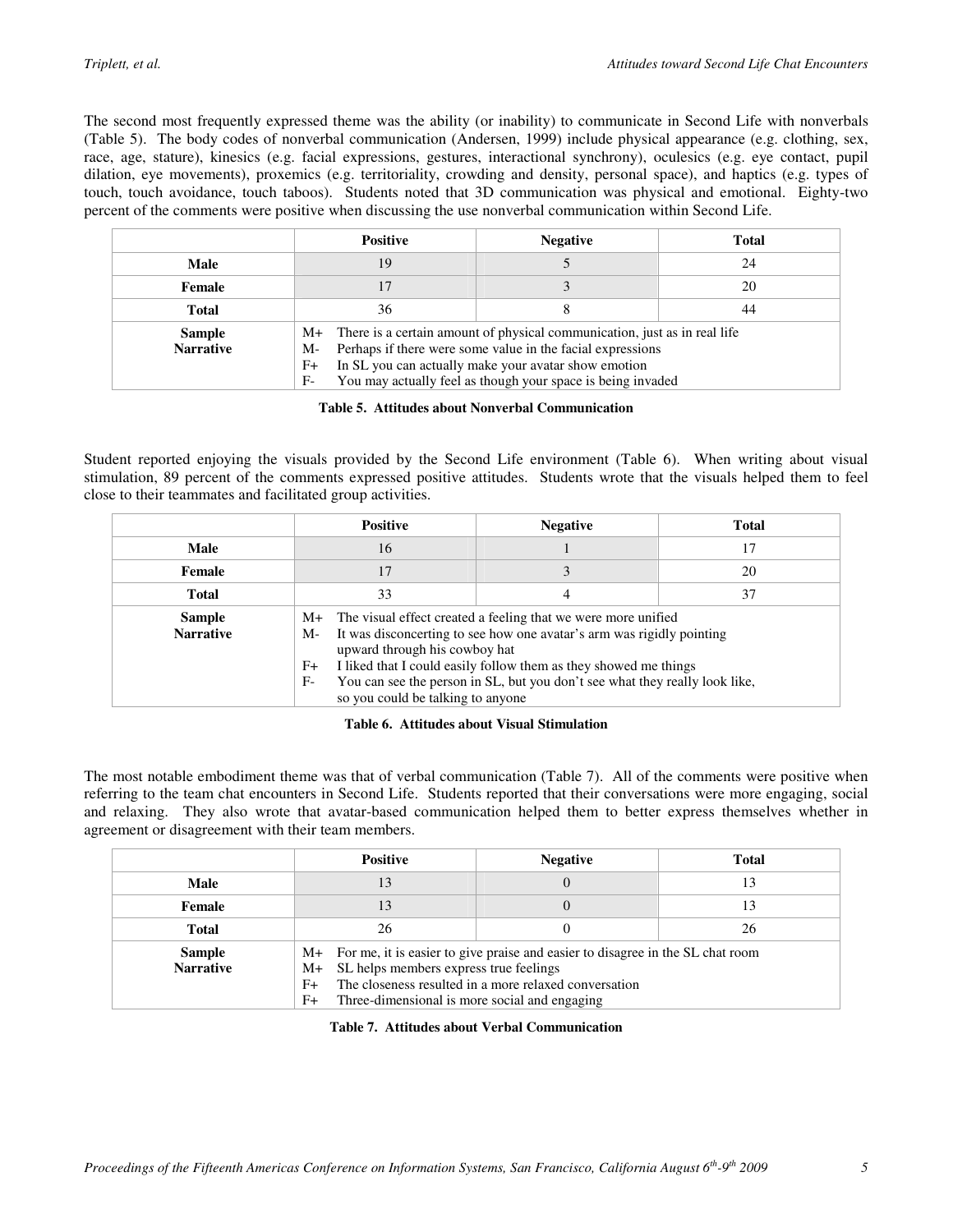A sub-category of nonverbal communication was the theme of bodily movements (Table 8). The ability to walk around with teammates was seen as fun, however, the inability to control the movement of the avatar contributed to feelings of frustration during a conversation. Even though slow rendering of digital images in Second Life was seen as a barrier, student comments about the ability to use a digital body were generally positive (78 percent).

|                                   | <b>Positive</b>                                                                                                                                                                                                                                                                                 | <b>Negative</b> | <b>Total</b> |
|-----------------------------------|-------------------------------------------------------------------------------------------------------------------------------------------------------------------------------------------------------------------------------------------------------------------------------------------------|-----------------|--------------|
| Male                              |                                                                                                                                                                                                                                                                                                 |                 |              |
| Female                            |                                                                                                                                                                                                                                                                                                 |                 | 10           |
| Total                             | 18<br>14                                                                                                                                                                                                                                                                                        |                 |              |
| <b>Sample</b><br><b>Narrative</b> | M+ Sometimes I can move around quite freely and , (narrative continued to next line)<br>others, I can't move at all. This adds to the frustration.<br>M-<br>It can be fun to walk around with your friends and meet new people.<br>$F+$<br>I can't move correctly because of the delay.<br>$F-$ |                 |              |

**Table 8. Attitudes about Bodily Movements** 

While these five themes were related to the embodiment of an individual through the avatar, a final, sixth theme revealed student expressed attitudes toward Second Life as a communication tool. This sixth theme described in general terms the context and culture of the virtual world. It is worth noting that all the general comments about the Second Life environment were by female authors. Although this was the least frequently mentioned theme, female students voiced positive attitudes about their ability to create an identity which allowed them to better express themselves.

|                                   | <b>Positive</b>                                                                                                                                                                                                                                                                                           | <b>Negative</b> | Total |
|-----------------------------------|-----------------------------------------------------------------------------------------------------------------------------------------------------------------------------------------------------------------------------------------------------------------------------------------------------------|-----------------|-------|
| Male                              |                                                                                                                                                                                                                                                                                                           | $\Omega$        |       |
| Female                            |                                                                                                                                                                                                                                                                                                           |                 | 14    |
| <b>Total</b>                      |                                                                                                                                                                                                                                                                                                           |                 | 14    |
| <b>Sample</b><br><b>Narrative</b> | I feel it is much easier to be myself in Second Life.<br>$F+$<br>You can hide your identity and be anyone you want to be.<br>$F+$<br>It is easier to stay on task [using google chat] than in the more game-like<br>$F-$<br>environment of Second Life.<br>The learning curve was a bit annoying.<br>$F-$ |                 |       |

**Table 9. Attitudes about Second Life Environment** 

The reflection data were also used to identify the steps or conditions associated with ESP. There were 76 statements from 28 student reflections (14 male, 14 female) which described the assignment to discuss their team project using Second Life and traditional chat. Those students who experienced ESP did so through immersion via visual, emotional, and nonverbal stimulation when engaging in the shared activity with their teammates in the virtual environment. Even though novice users, these students experienced a complex feedback loop.

For example, the statement, "Others around me can see my expressions and mood much easier than in two dimensional chat," might appear uncomplicated on the surface; however, a closer look uncovers its density. The word "others" refers to digital others who are "around me", the author's digital self in the virtual place. The phrase "can see" refers to the real others visualizing the author's avatar in the virtual place and "my expressions" refers to the actions of the author's avatar. Lastly, the word "mood" refers to the emotional state of the author's real self.

The realization of embodied social presence experienced by this individual was first stimulated by seeing the image of the digital other (avatar of the other), then expanded to embrace a digital self and his/her own actions in the digital environment as a natural extension of this individual's real life activity and identity. The students who did not achieve embodied social presence clearly indicated that there were motivational, technological and psychological barriers preventing them from taking the next steps into presence, co-presence and then to embodied social presence.

#### **DISCUSSION**

Our content analysis singled out levels of Embodied Social Presence (ESP) achieved by new users in the digital environment of Second Life. These levels (ESP achieved, ESP neutral and ESP not achieved) were described as expressions of attitudes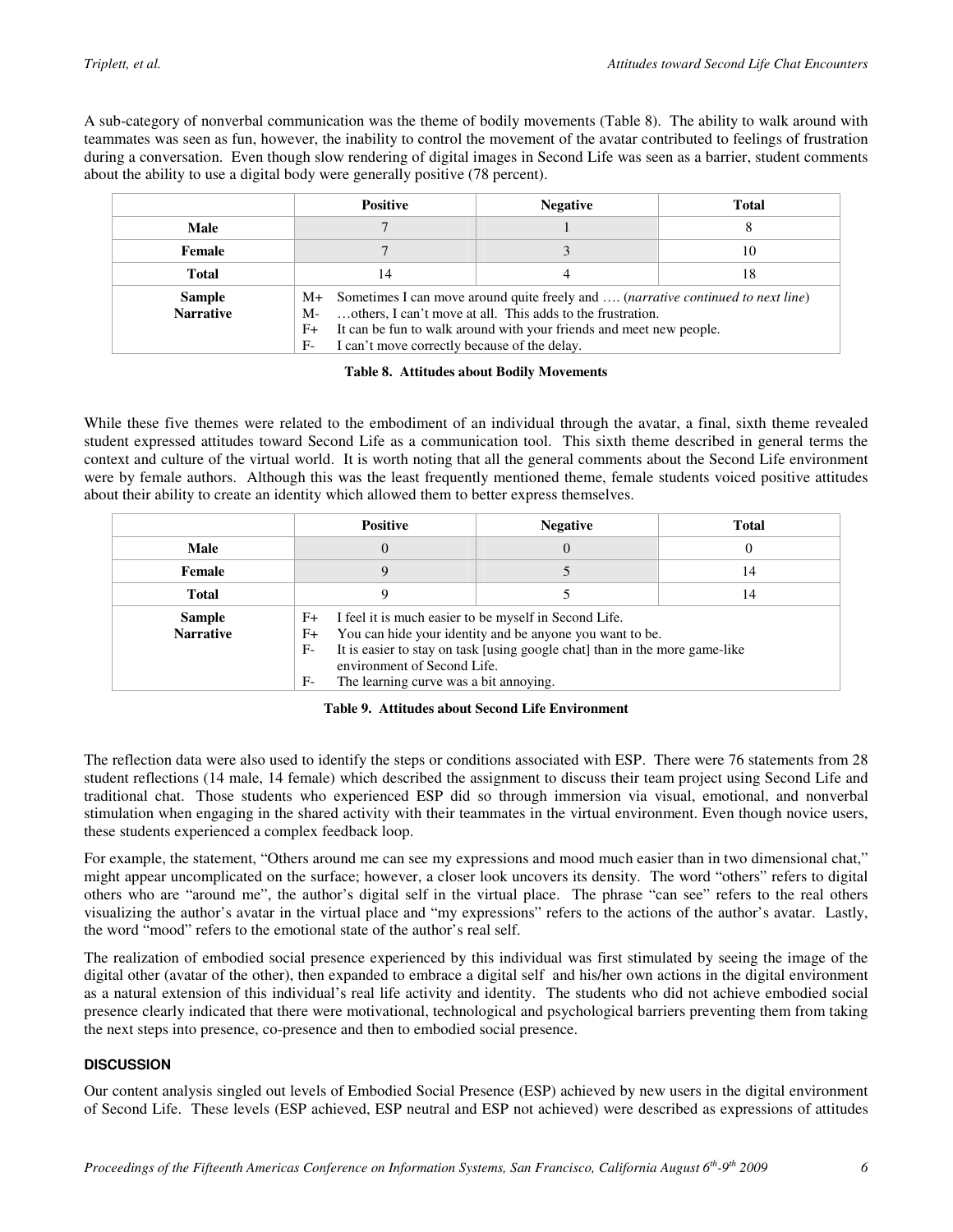toward place, verbal and nonverbal communication, visual stimuli and bodily movement sensations. Of the 57 students in our sample, 36 expressed comments which were suggestive of high levels of embodied social presence (ESP). The 36 students who achieved ESP also expressed more positive attitudes toward their Second Life chat encounter with their teammates.

Such positive attitudes seemed to affect the quality of team cohesion and communication. The sense of place afforded by the virtual world of Second Life allowed students to reflect on their team encounters with words like *closeness* and *real*. Students who became immersed by the ability to use a digital body expressed comments that their conversations with teammates were more engaging, social and relaxing. Students also reported that avatar-based communication helped them to better express themselves as individuals and engage in meaningful conversations with their teammates.

This study somewhat hinted that there could be gender differences in how students experienced the virtual environment. While there was little difference between males and females denoting whether an individual student achieved ESP or whether they were neutral about ESP, more males than females did not achieve ESP. Also, only females expressed attitudes about their ability to create a digital identity which they reported allowed them to better express their true identities.

Finally, the process involved in achieving ESP was examined. We found that there is a complex and iterative perceptual route to the achievement of ESP. The state of ESP appears to occur when a social actor engages in a set of goal-directed activities with other social actors via their avatars. The focus of attention involves recognition of the other avatar, the other social actor, the observer's avatar, the observer himself/herself, and the task activities that the actors are undertaking.

#### **CONCLUSION**

This research involved an examination of student reflections about their experiences using a virtual environment and other synchronous communication media for a class project. Our results suggest that perceptions of embodiment developed by Second Life users had a positive influence on their attitudes about the virtual environment and about their collaborative communication task.

Our results were based on a qualitative analysis of subject reflections, but they indicate that further research examining the relationship between user perceptions of embodiment and user attitudes is needed. These results were used, in part, to develop a new theory (reported on elsewhere [Mennecke, et al., 2008]) describing the development of user perceptions and attitudes toward their experiences in virtual environments. We expect that these results will suggest several directions for future research on user attitudes and behaviors in virtual environments.

#### **REFERENCES**

- 1. Aiken, L.R. (2002). *Attitudes and Related Psychosocial Constructs*. Thousand Oaks, CA: Sage Publications.
- 2. Andersen, P.A. (1999). *Nonverbal Communication: Forms and Functions*. Mountain View, CA: Mayfield Publishing Company.
- 3. Bonvillain, N. (2003). "Language and cultural meaning." In Language, *Culture and Communication: The Meaning of Messages*. Fourth Edition. Upper Saddle River: NJ: Prentice Hall, pp. 46-75.
- 4. Cacioppo, J.T.; Petty, R.E.; Losch, M.E.; and Kim, H.S. (1986). "Psychophysiological approaches to attitudes: Detecting affective dispositions when people won't say, can't say, or don't even know." In S. Shavitt & T.C. Brock (Eds.), *Persuasion: Psychological Insights and Perspectives* (pp. 43-69). Needham Heights, MA: Allyn and Bacon.
- 5. Eagly, A., and Chaiken, S. (1993). *The Psychology of Attitudes*. Sydney: Harcourt Brace Jovanovich.
- 6. Engeström, Y. (1987). *Learning by Expanding: An Activity-theoretical Approach to Developmental Research*. Helsinki, Finland: Orienta-Konsultit Oy.
- 7. Gagne, R.M., and Briggs, L.J. (1974). *Principles of Instructional Design*. New York: Holt, Rinehart and Winston.
- 8. Germann, P.J. (1994). "Testing a model of science process skills acquisition: An interaction with parents' education, preferred language, gender, science attitude, cognitive development, academic ability, and biology knowledge." *Journal of Research in Science Teaching*. Vol. 31, pp. 749-783.
- 9. Gupta, S.; Harris, D.; Carrier, N.; Caron, P. (2006). "Predictors of student success in entry-level undergraduate mathematics courses." *College Student Journal*. Vol. 40 Issue 1, pp. 97-108.